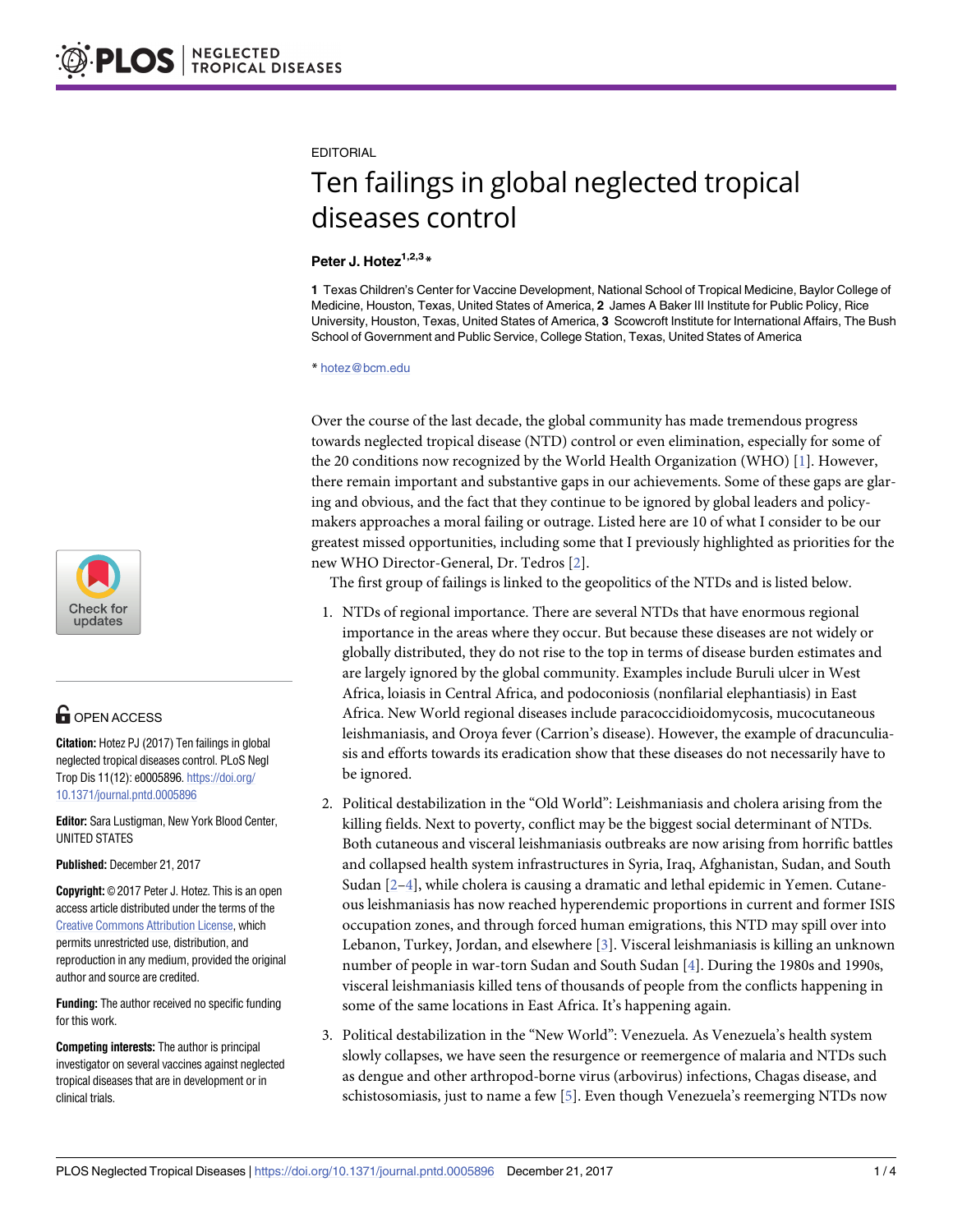<span id="page-1-0"></span>threaten to spread to neighboring Latin American countries or even reverse global goals in the region, the leaders of the Organization of American States (OAS) have so far not seriously worked to tackle this emerging health crisis.

- 4. Climate change and its impact on vector-borne and zoonotic NTDs. We've seen the rapid introduction or reemergence and then spread of dengue, chikungunya, yellow fever, and Zika virus infection in the Western Hemisphere—together with the appearance of mosquito-transmitted and snail-borne diseases in parts of Europe, including arbovirus infections and schistosomiasis—and also an uptick of diseases in Central Asia and the Middle East [\[2,](#page-2-0) [6](#page-2-0)]. Former Vice President Al Gore and others have pointed out that climate change can work in concert with poverty, war, and population movements to produce its detrimental effects, and in this case, the combination appears to promote the increase and spread of NTDs [[2](#page-2-0), [6\]](#page-2-0). There is a lot of global interest in climate change, but we could do more to redirect some of this energy towards interventions in the areas of greatest vulnerability.
- 5. Blue marble health: NTDs in "wealthy" nations. "Blue marble health" refers to new and somewhat paradoxical findings that the poor living in wealthy group of 20 (G20) nations and also Nigeria (richer than the bottom three or four G20 nations)—account for a majority of the world's disease burden for the poverty-related neglected diseases and NTDs  $[2, 7]$  $[2, 7]$  $[2, 7]$  $[2, 7]$ , [8\]](#page-2-0). These numbers include millions of Americans living in the United States with an NTD and a significant but mostly hidden level of poverty and disease in Europe and Australia [\[7](#page-2-0), [8](#page-2-0)]. Thus far, it's not been possible to get this concept on the agendas of G20 summits. But we urgently need a commitment from the G20 leaders to provide treatments for their own vulnerable populations and to commit to research and development (R&D) investments [[9](#page-2-0)]. The bottom line is that the G20 leaders are missing a chance to simultaneously eliminate disease and improve their own economies.

The second group is more linked to closing coverage gaps and providing universal access and is listed below.

- 6. Female genital schistosomiasis. By now almost everyone connected to global health NTDs should know that female genital schistosomiasis (FGS) is one of the most common gynecologic conditions of women who live in poverty in Africa  $[10]$ . They should know that FGS has emerged as one of Africa's most important cofactors in its AIDS epidemic. However, the leaders of the global HIV/AIDS communities continue to ignore these findings and act as if they simply want this problem to go away and not trouble them any further.
- 7. Patient access to Chagas disease essential medicines. Chagas disease affects millions of impoverished people in the Americas. Today, most of the cases of Chagas disease occur in Latin America's three large economies—Argentina, Brazil, and Mexico—and yet more than 90 percent of people with *Trypanosoma cruzi* infection do not have access to treatment [[2](#page-2-0), [11](#page-3-0)]. They include tens of thousands of *T*. *cruzi*–infected pregnant women that may pass their infection vertically to their unborn fetus. Chagas disease ranks among the most glaring health disparities in the Americas. The disease is also globalizing to Southern Europe and elsewhere. So far, well-intentioned efforts to raise the awareness of this disease have made little impact [[12](#page-3-0)]. When it comes to Chagas disease, the OAS and the Inter-American Development Bank are both conspicuous by their absence.
- 8. Closing the gap on mass drug administration (preventive chemotherapy)—And then there's yaws and scabies. We're making good but not great progress on providing NTD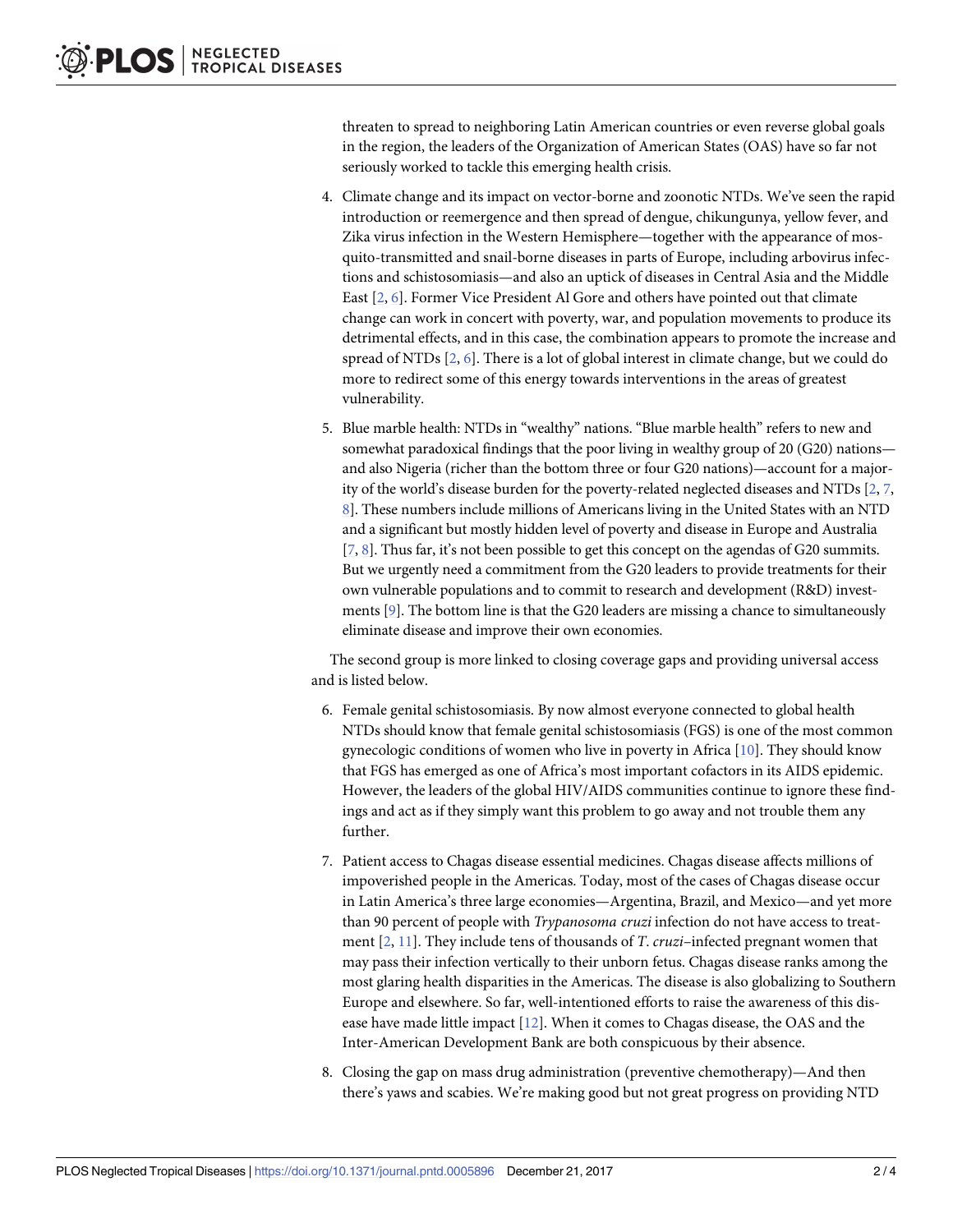<span id="page-2-0"></span>essential medicines used for mass treatment of the three soil-transmitted helminth infections, lymphatic filariasis, and onchocerciasis. WHO now finds that we're covering less than two-thirds of the global population requiring treatment for these diseases, but we may not be doing as well for trachoma and schistosomiasis  $[2, 13]$  $[2, 13]$  $[2, 13]$ . Also, the major mass drug administration and preventive chemotherapy partners and donors are still mostly silent about extending these programs to also eliminate yaws (azithromycin) and scabies (ivermectin) [2, [14](#page-3-0)]. These two cutaneous neglected diseases are not exactly "low-hanging fruit," but we can certainly accelerate progress towards their elimination.

- 9. R&D "one shot on goal." I'm not quite sure how this happened. For diseases such as HIV/ AIDS, tuberculosis (TB), and malaria, it's understood that we will need multiple new approaches to control and eliminate these diseases. It's also accepted that for AIDS, TB, and malaria, we will need to pursue (and fund) several avenues of R&D simultaneously, including new drugs, diagnostics, vaccines, and—for malaria—vector control approaches [\[15\]](#page-3-0). But for the NTDs, it seems we only get one shot on goal. If a mass drug administration approach is being funded, we can't fund a vaccine, or vice versa [\[15\]](#page-3-0). There is a terrible and unacceptable double standard for our diseases. History teaches us that we will not eliminate an NTD through only one-dimensional strategies.
- 10. Leprosy elimination. The community of leprosy scientists and public health experts has incredible passion and commitment. The good news is that in 2016 WHO launched a new leprosy strategy, which hopefully will redouble global efforts for control and elimination.

Certainly, these 10 items are not the only NTD challenges for our global leaders and political institutions. At *PLOS Neglected Tropical Diseases*, we look forward to hearing from you regarding things I might have missed or ignored.

### **References**

- **[1](#page-0-0).** World Health Organization. Neglected Tropical Diseases. [http://www.who.int/neglected\\_diseases/](http://www.who.int/neglected_diseases/diseases/en/) [diseases/en/.](http://www.who.int/neglected_diseases/diseases/en/) Accessed on 10 2017.
- **[2](#page-0-0).** Hotez PJ (2017) Neglected tropical diseases in the time of Dr. Tedros. Trans R Soc Trop Med Hyg, May 1; 111(5):189–190 <https://doi.org/10.1093/trstmh/trx040> PMID: [28957469](http://www.ncbi.nlm.nih.gov/pubmed/28957469)
- **[3](#page-0-0).** Du R, Hotez PJ, Al-Salem WS, Acosta-Serrano A (2016) Old World Cutaneous Leishmaniasis and Refugee Crises in the Middle East and North Africa. PLoS Negl Trop Dis 10(5): e0004545. [https://doi.org/](https://doi.org/10.1371/journal.pntd.0004545) [10.1371/journal.pntd.0004545](https://doi.org/10.1371/journal.pntd.0004545) PMID: [27227772](http://www.ncbi.nlm.nih.gov/pubmed/27227772)
- **[4](#page-0-0).** Al-Salem W, Herricks JR, Hotez PJ (2016) A review of visceral leishmaniasis during the conflict in South Sudan and the consequences for East African countries. Parasites & Vectors 9: 460.
- **[5](#page-0-0).** Hotez PJ, Basa´ñez M-G, Acosta-Serrano A, Grillet ME (2017) Venezuela and its rising vector-borne neglected diseases. PLoS Negl Trop Dis 11(6): e0005423. [https://doi.org/10.1371/journal.pntd.](https://doi.org/10.1371/journal.pntd.0005423) [0005423](https://doi.org/10.1371/journal.pntd.0005423) PMID: [28662038](http://www.ncbi.nlm.nih.gov/pubmed/28662038)
- **[6](#page-1-0).** Hotez PJ (2016) Neglected Tropical Diseases in the Anthropocene: The Cases of Zika, Ebola, and Other Infections. PLoS Negl Trop Dis 10(4): e0004648. <https://doi.org/10.1371/journal.pntd.0004648> PMID: [27058728](http://www.ncbi.nlm.nih.gov/pubmed/27058728)
- **[7](#page-1-0).** Hotez PJ (2016) Blue Marble Health: An Innovative Plan to Fight Diseases of the Poor amid Wealth. Johns Hopkins University Press.
- **[8](#page-1-0).** Hotez PJ, Damania A, Naghavi M (2016) Blue Marble Health and the Global Burden of Disease Study 2013. PLoS Negl Trop Dis 10(10): e0004744. <https://doi.org/10.1371/journal.pntd.0004744> PMID: [27788134](http://www.ncbi.nlm.nih.gov/pubmed/27788134)
- **[9](#page-1-0).** Hotez PJ (2017) Developing and financing neglected disease vaccines in our new era of "blue marble health" and the Anthropocene epoch. Vaccine Sep 25; 35(40):5403–5405. [https://doi.org/10.1016/j.](https://doi.org/10.1016/j.vaccine.2017.02.002) [vaccine.2017.02.002](https://doi.org/10.1016/j.vaccine.2017.02.002) PMID: [28262333](http://www.ncbi.nlm.nih.gov/pubmed/28262333)
- **[10](#page-1-0).** Hotez P, Whitham M (2014) Helminth infections: a new global women's health agenda. Obstet Gynecol 123(1): 155–60. <https://doi.org/10.1097/AOG.0000000000000025> PMID: [24463676](http://www.ncbi.nlm.nih.gov/pubmed/24463676)